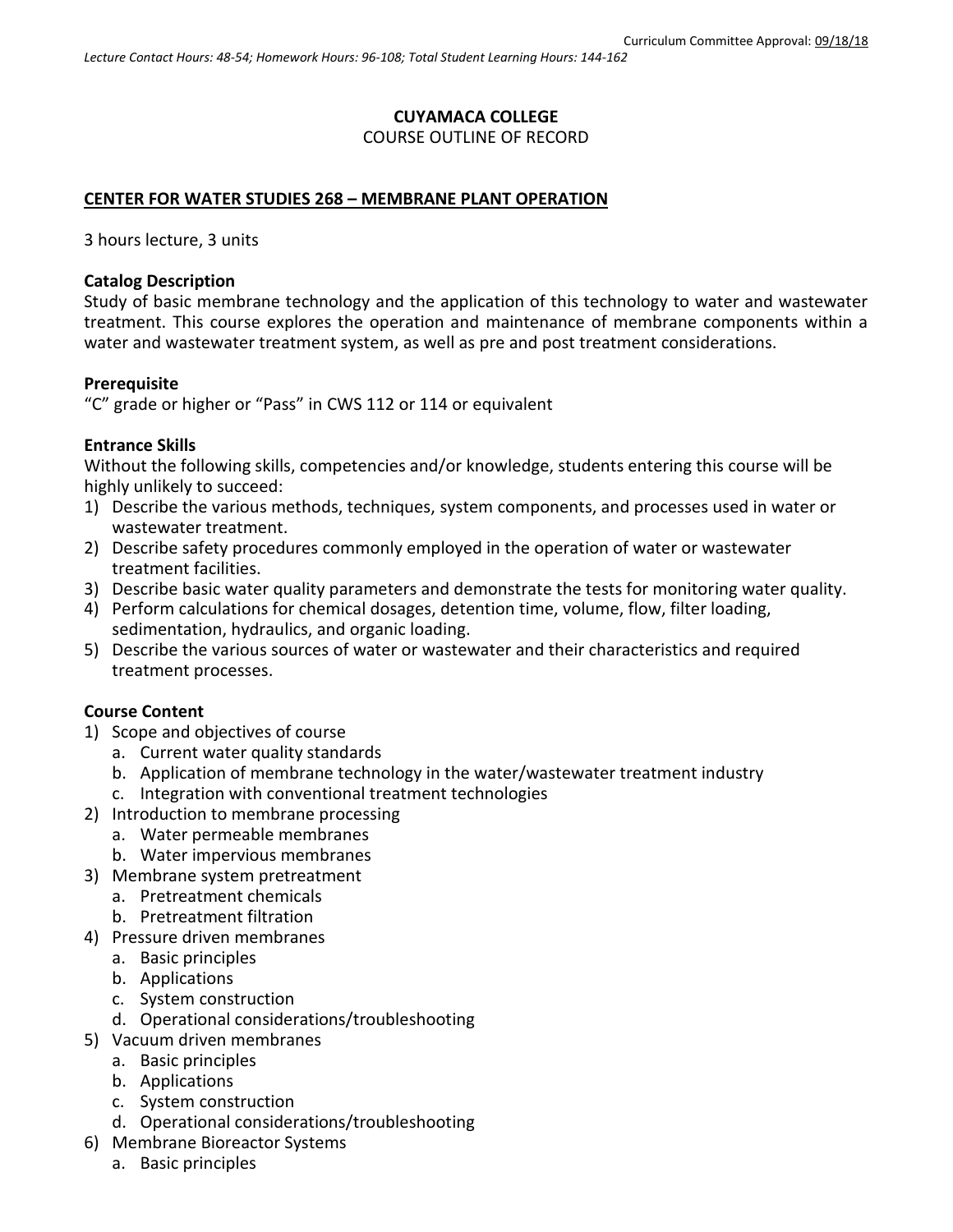- b. Applications
- c. System construction
- d. Operational considerations/troubleshooting
- 7) Water chemistry
	- a. Importance of solubility to membrane operations
	- b. Scale formation
- 8) Chemical dosing
	- a. Calculations
	- b. Water supply considerations
	- c. Chemical and physical water parameters for optimal system effectiveness
- 9) Post treatment
	- a. Regulatory standards and treatment goals
	- b. Degasification
	- c. Chemical stabilization
	- d. Blending stabilization
- 10) Membrane cleaning
	- a. When to clean
	- b. Types of cleaning agents
	- c. Monitoring cleaning cycle
- 11) Additional system considerations
	- a. Data collection
	- b. Normalizing operating parameters
	- c. Instrumentation and control
	- d. Safety
	- e. Waste stream management

## **Course Objectives**

Students will be able to:

- 1) Identify in detail the unique characteristics, advantages and disadvantages of each type of membrane treatment used in potable water applications.
- 2) Compare and contrast the construction and function of pressure driven, vacuum driven membranes and membrane bioreactor systems.
- 3) Demonstrate understanding of basic water chemistry principles and how these relate to the operation and maintenance of a membrane treatment system.
- 4) Explain the concept and importance of osmosis and permeability and the relationship of net driving pressure to membrane fouling, degradations, compaction, temperature and salinity.
- 5) Explain the common chemicals used at a membrane water treatment plant, both pre and post treatment, and their purpose to finished water quality and membrane operational life.
- 6) Perform basic mathematical calculations and conversions relating to chemical dosage and membrane operation.
- 7) Describe the basic equipment and instrumentation components typically used to monitor and control membrane system performance.

# **Method of Evaluation**

A grading system will be established by the instructor and implemented uniformly. Grades will be based on demonstrated proficiency in subject matter determined by multiple measurements for evaluation, one of which must be essay exams, skills demonstration or, where appropriate, the symbol system.

- 1) Quizzes and exams that measure students' ability to:
	- a. Identify membranes by type and function; describe the appropriate application to the treatment of water and wastewater given a variety of source water quality considerations.
	- b. Analyze problems common to membrane treatment operation and suggest plans for utilizing materials, methods and procedures common to the industry to address problems.